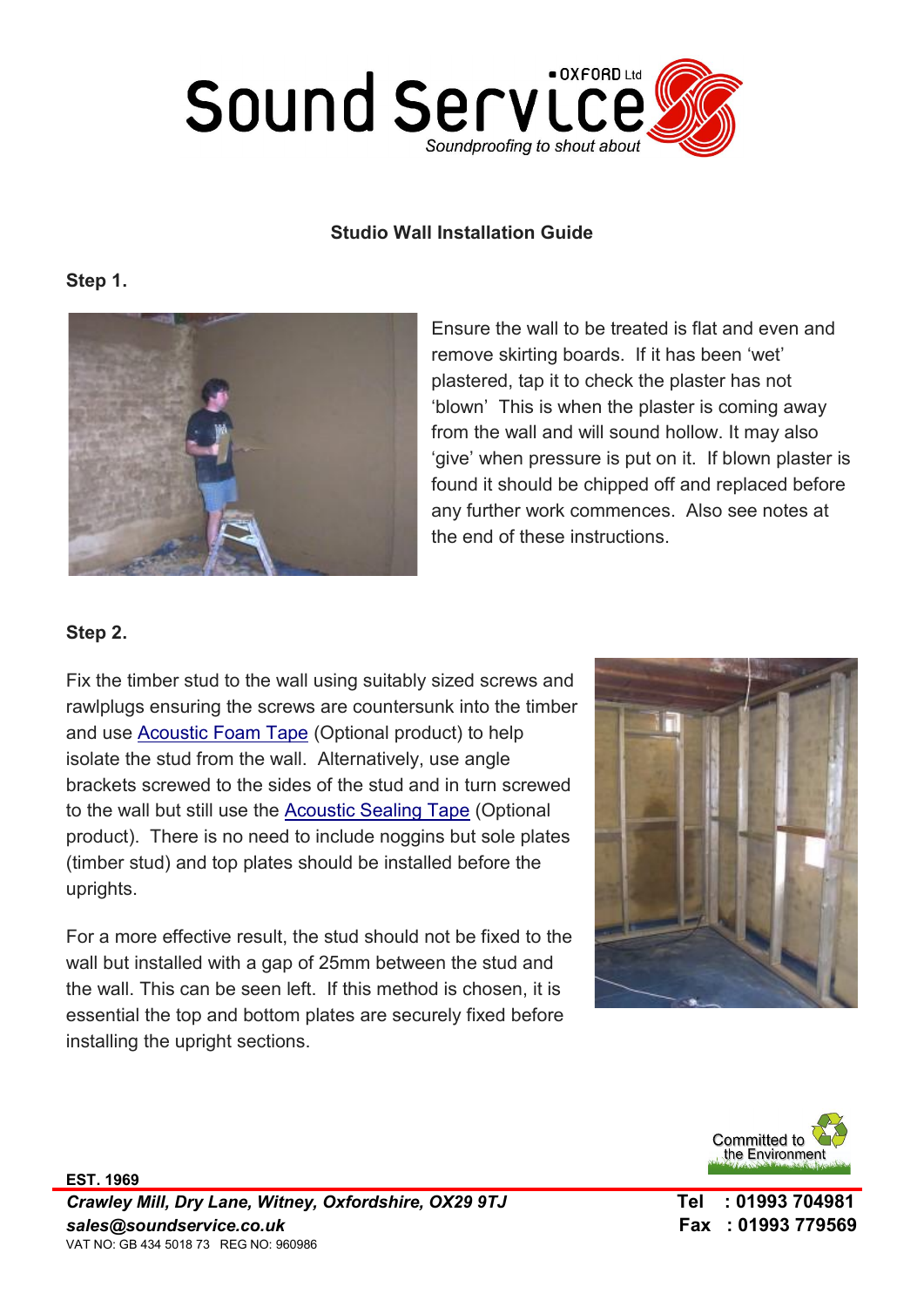#### Step 3.



Infill with the supplied AMW acoustic mineral wool of suitable thickness to fill the void. It does not matter if the AMW touches the wall behind but it must not protrude beyond the surface of the stud. The AMW does not require fixing but should be a loose fit.

Alternatively, SoundBlocker Quilt (Optional alternative to our Acoustic Mineral Wool) can be used to give a superior performance. This should be stapled to the inside edges of the stud using a

normal upholstery stapler and staples that are suitably sized to secure the quilt. Upholstery staple guns can usually be obtained at most DIY stores.

## Step 4.



Screw the Resilient Bars (Supplied) across the stud ensuring there is one at the bottom and another along the top then install the remainder between at 600mm centres.

It is important these are installed with the screw fixings on the bottom edge of the bars for maximum efficiency. (See above)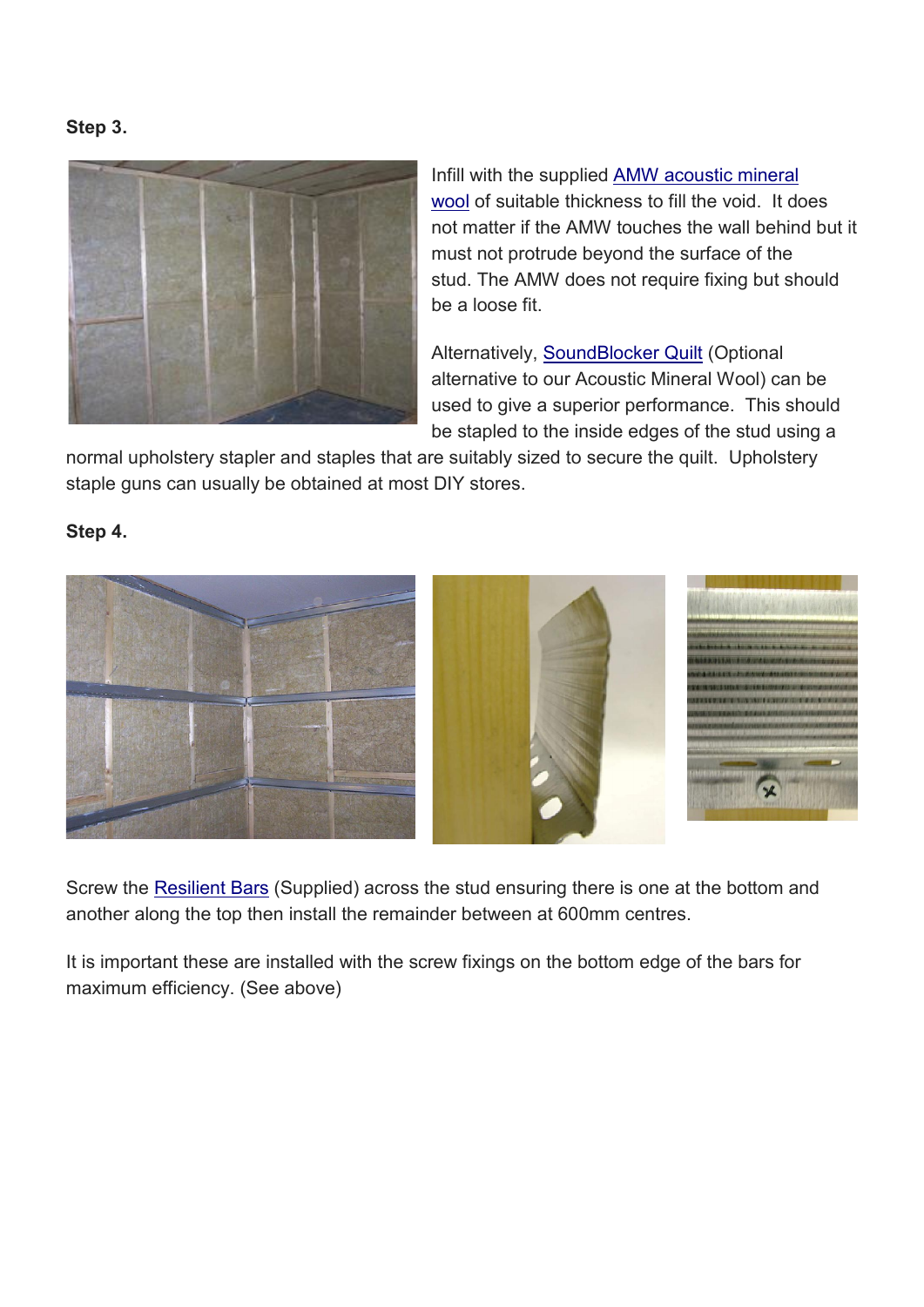# Step 5.

Screw 12.5mm (or thicker) one layer of supplied high density Acoustic Plasterboard to the bars taking care not to screw through to the stud.

It is better to mark the position of the stud and bars on the floor, walls and ceiling to help ensure the screws are correctly placed. The plasterboard should not come into contact with the surrounding walls, floor or ceiling so leave a gap of  $1 -$ 2mm.



# Step 6.



Using our special aerosol contact adhesive (Supplied), bond the SBM5 sound barrier mat to the plasterboard. The adhesive has an adjustable nozzle so it is usually better to select the widest spray pattern by turning the nozzle so it aligns with the symbol and

usually marked H at one o'clock to the nozzle. The other settings are M and L for medium and low spray pattern. (See application instructions on side of can).

Spray the plasterboard one board at a time then spray the soundproofing mat and bond it to the plasterboard immediately taking care to position it correctly. Install the soundproofing mat across the entire wall surface wall to wall and floor to ceiling. It is not necessary to leave a gap with this product.

## Step 7.

Screw the second layer of acoustic plasterboard on top taking care to avoid screwing through to the studs. Again a gap has to be maintained around the edges between the walls, floor and ceiling. This gap should then be filled with the supplied Acoustic Sealant then smoothed off flush with the



plasterboard. Take care to follow the instructions printed on the sealant cartridge. If this second layer of plasterboard is taper edged then the joints can be filled and finished before decorating otherwise you have to have the boards plaster skimmed first.